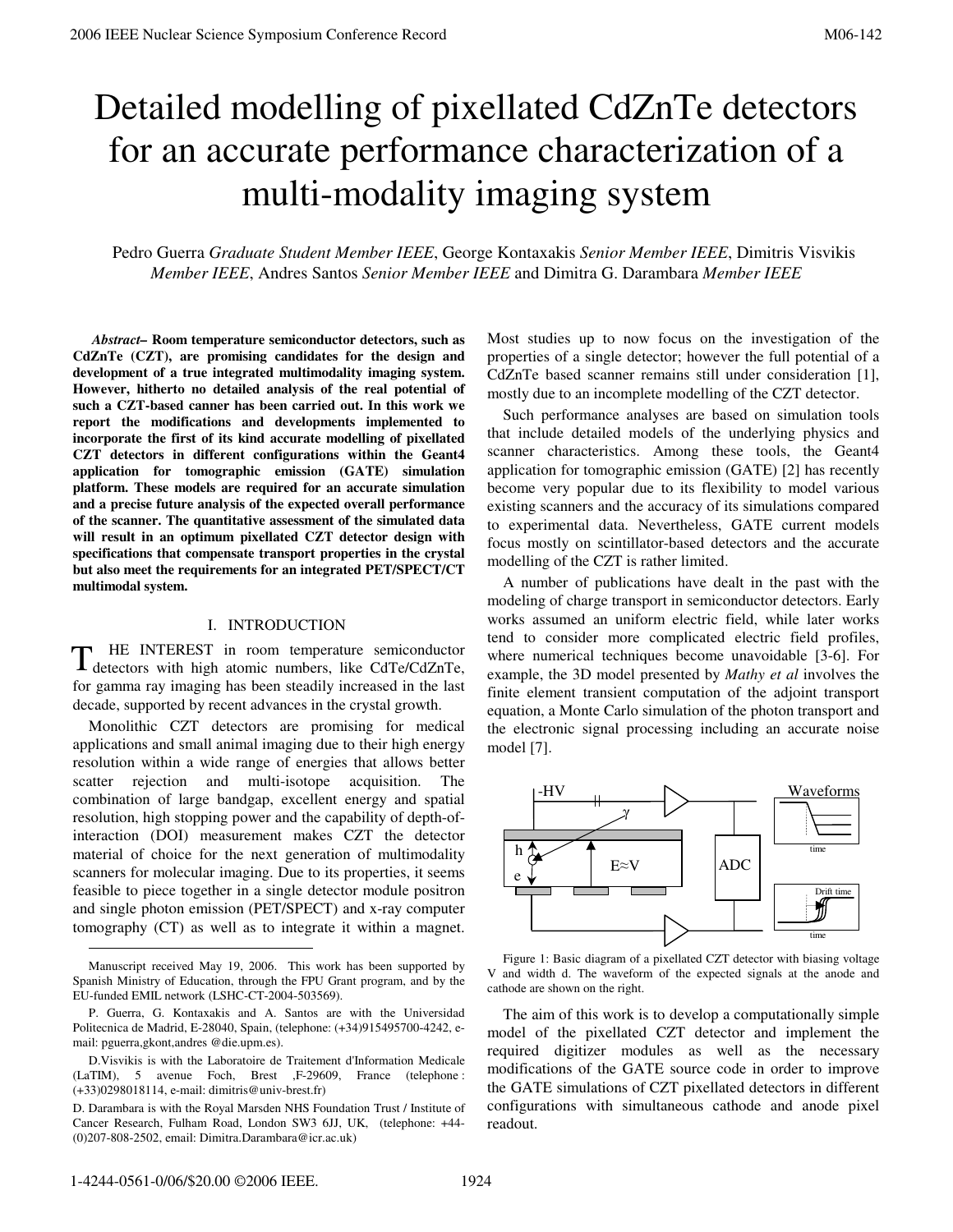#### II. DETECTOR MODEL

The proposed multimodality scanner consists of several detector modules, each one comprising one or more CZT slabs. The interaction of a gamma-ray with the semiconductor material causes the excited electrons to jump to higher energy bands creating an excess of charge; under the presence of an electric field both electrons and holes are driven towards the anode and cathode electrodes respectively, inducing a voltage signal, as shown in Figure 1, that provides information about the deposited energy measurement and the position of interaction.

Unlike a scintillator crystal, in a semiconductor detector there is a significant dependence of the induced charge on the interaction point within the slab. Single polarity charge sensing through a coplanar grid anode has been widely applied to overcome the poor hole transport; however cathode sensing is usually required to resolve the depth of interaction and the timing of the event. In such a detector configuration, the signal on the anode is close to depth independent while the cathode signal varies approximately linearly with the distance. These and other effects are very well explained by the Schockley-Ramo theorem [8].

The usual model for charge collection in semiconductors consists of the continuity equation for excess charge carrier's densities. The charge induced at a selected electrode *k* by the drift of the electron density  $n(x,t)$ , during the time interval *t'*, is calculated using Ramo's formulation as [6]:

$$
\Delta Q_k = \int_0^l dt \int_{\Omega} n \cdot \mu_n \cdot \nabla \psi \cdot \nabla \varphi_k d\Omega \tag{1}
$$

Where  $\psi(x)$  is the operating potential,  $\varphi(x)$  is the weighting potential and  $\mu_n$  is the electron mobility potential. In order to be able to incorporate Ramo's theorem into GATE at a reasonable computational cost several simplifications are required A feasible solution consists on assuming a 1-D version of the theorem [9] and combining it with charge recombination. In this case, the charge induced by a gammaray deposition at  $x<sub>o</sub>$  that creates  $N<sub>o</sub>$  electrons with mobility  $\mu<sub>e</sub>$ and life time  $\tau_e$  travelling along the path towards the anode is approximated by:

$$
\Delta Q_k = q \cdot N_0 \cdot \int_L e^{-(x-x_0)/\lambda_e} \cdot \phi'_0(x) \cdot dx
$$
  

$$
\lambda_e = (\mu_e \cdot \tau_e) \cdot E = (\mu_e \cdot \tau_e) \cdot V/d
$$
 (1)

 Where V is the biasing voltage and d is the detector's thickness.

The value of the weighting potential  $\varphi_k$  is mainly a function of the material properties and the detector geometry, and it can be computed in detail using finite element methods (FEM), as shown in Figure 2. As an example, if the semiconductor detector consisted on two parallel readout plates, one at the anode and one at the cathode, the weighting potential could be approximated by  $\varphi(x)=x/d$  and further development of (1) would lead to the Hetch equation for the electrons.

$$
\Delta Q_k = N_0 \cdot \frac{\lambda_e \cdot q}{d} \cdot \left(1 - e^{-\frac{d}{\lambda_e}}\right) \tag{2}
$$



Figure 2: FEM simulation for  $\varphi_0$  computation with a 32 mm thick CZT slab (left). Weighting function along the line between the anode and cathode (right).

In order to efficiently compute the induced charge ∆*Q* for a given energy deposition  $N_oq$  at location  $x_o$  a closed form of (1) is preferred. The simplest solution approximates the weighting function  $\varphi(x)$  with an exponential function with a decay constant  $\tau$  that satisfies boundary conditions at the anode and cathode, as it is shown in (4).

$$
\varphi(x) \approx \frac{e^{-d/\tau}}{1 - e^{-d/\tau}} \cdot \left(e^{x/\tau} - 1\right)
$$
  
\n
$$
\varphi'(x) \approx \frac{e^{-d/\tau}}{1 - e^{-d/\tau}} \cdot \frac{1}{\tau} \cdot e^{x/\tau}
$$
  
\n
$$
\varphi(0) = 0 \quad \varphi(d) = 1
$$
\n(3)

 Assuming the previous approximation, it is shown that the induced charge ∆*Q* is given by the following expression:

$$
\Delta Q_{k} = \frac{\lambda_{e}^{*} \cdot N_{0} \cdot q}{\tau} \cdot \frac{e^{\frac{x_{0} - d}{\lambda_{e}}}}{1 - e^{-d/\tau}} \cdot \left(1 - e^{\frac{x_{0} - d}{\lambda_{e}^{*}}}\right)
$$
(4)  

$$
\lambda_{e}^{*} = \frac{\lambda_{e} \cdot \tau}{\lambda_{e} - \tau}
$$
  

$$
\frac{1}{\lambda_{e} \cdot \tau}
$$
  

$$
\frac{1}{\lambda_{e} \cdot \tau}
$$
  

$$
\frac{1}{\lambda_{e} \cdot \tau}
$$
  

$$
\frac{1}{\lambda_{e} \cdot \tau}
$$
  

$$
\frac{1}{\lambda_{e} \cdot \tau}
$$
  

$$
\frac{1}{\lambda_{e} \cdot \tau}
$$

Depth(mm) Figure 3: Calculated CIE for  $\mu \tau_e = 1(*)$ , 2(o), 3( $\nabla$ ) and 4x10<sup>-3</sup>(x) cm<sup>2</sup>/V without noise and 500V bias, with  $\mu\tau_e >> \mu\tau_h$ .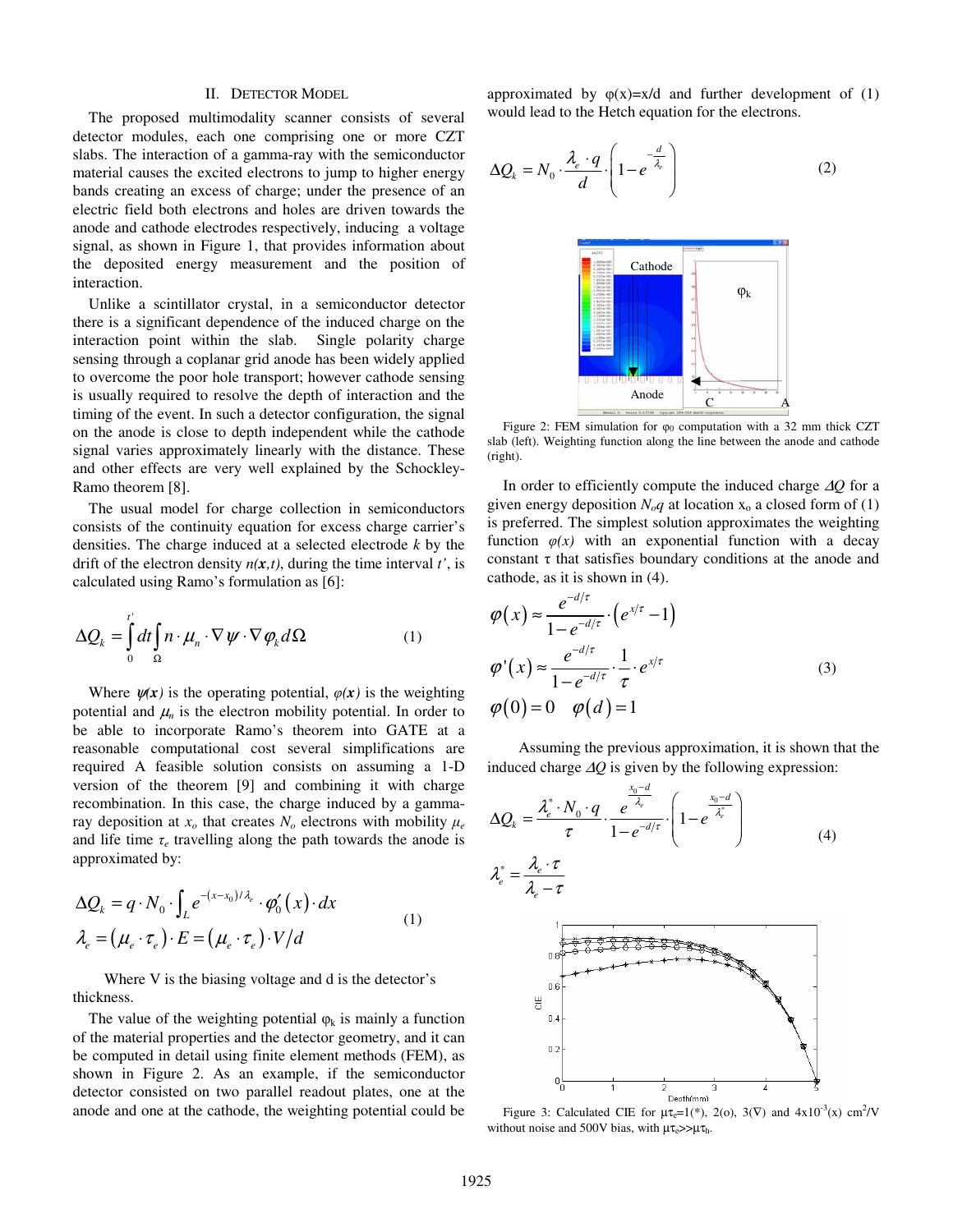$$
CIE = \frac{\lambda_e^*}{\tau} \cdot \frac{e^{\frac{x_0 - d}{\lambda_e}}}{1 - e^{-d/\tau}} \cdot \left(1 - e^{\frac{x_0 - d}{\lambda_e^*}}\right)
$$
 (5)

 The detector charge induction efficiency (CIE) is computed as the ratio between the deposited energy and the readout energy, which is depth dependant due to electron trapping. The model-based CIE, shown in , has been computed for different electron transport properties, with a profile that very well agrees with the solution of the drift-diffusion equation presented in [10].

 The simplified model shown in (5) is extended to take into account interpixel charge sharing and crosstalk. In order to estimate the shared charge, we will assume that the energy deposition at  $x_0$  generates an electron cloud of finite size which, as a first approximation, is modeled as a cube of side D. The implemented simulation model computes the proportion of the cube that is contained at each pixel and creates a new GATE pulse at each of the affected detector pixels. Charge sharing will be mostly noticed in areas near the edges, where a fraction of this charge will belong to a pixel and another fraction to a neighboring pixel, as it is shown in Figure 4.



Figure 4: Charge sharing diagram. A cloud of electrons is generated, which may drift to different pixels.



Figure 5: Crosstalk diagram. Pixel weighting potential extends beyond pixels limits inducing crosstalk.

 Crosstalk refers to charge induction at anode *j* caused by charges that are collected by anode  $i$ , as it is shown in Figure 5. According to the Ramo's theorem, crosstalkI is explained by a weighting function whose volume of sensitivity is bigger that the pixel itself, situation that is shown in Figure 5, and it may be approximated as.

$$
\Delta Q_j = -N_0 \cdot q \cdot \varphi_j(r_i) \tag{6}
$$

 According to the previous equation, the explicit value of the weighting potential is needed, which in the implemented model is estimated based on the 3D analytical solution of the Laplace equation described in [11]. This solution assumes that the 3-D volume is contained between two infinite parallel planes representing the surfaces of the detector and the provided equations satisfy the original Dirichlet conditions of the two planes. Under the considered assumptions, the exact solution of the Laplace equation can be expressed as a series of elementary functions due to the reflected dipole layers equally spaced at *2kd*.

$$
V = \sum_{k=-\infty}^{k=\infty} \varphi_0(x, y, z - 2kd)
$$
 (7)

In the particular case where the pad is considered as rectangular, the solution reduces to:

$$
\varphi_{0}(x, y, z) = \frac{1}{2\pi} \cdot \begin{pmatrix}\n\arctan \frac{(a-\xi)(b-\eta)}{z\sqrt{(a-\xi)^{2}+(b-\eta)^{2}+z^{2}}} + \dots \\
\arctan \frac{(a-\xi)\eta}{z\sqrt{(a-\xi)^{2}+\eta^{2}+z^{2}}} + \dots \\
\arctan \frac{\xi(b-\eta)}{z\sqrt{\xi^{2}+(b-\eta)^{2}+z^{2}}} + \dots \\
\arctan \frac{\xi\eta}{z\sqrt{\xi^{2}+\eta^{2}+z^{2}}} + \dots \\
\arctan \frac{\xi\eta}{z\sqrt{\xi^{2}+\eta^{2}+z^{2}}} + \dots \\
\frac{a}{a} \\
\eta = \frac{-(x-x_{1})(y_{2}-y_{1})+(y-y_{1})(y_{2}-y_{1})}{b}\n\end{pmatrix}
$$
\n(8)

Where *a* and *b* are the readout pad's length and width respectively,  $(x_1, y_1)$   $(x_2, y_2)$   $(x_3, y_3)$   $(x_4, y_4)$  are the *j* pad's corner coordinates in the user space and  $r_i(x,y,z)$  is the interaction point *xo* with respect to the anode *j*.



Figure 6: Calculated pixel CIE of the complete model for a 2x2x5 mm pixel at 500V bias with  $\mu\tau_e=3x10^{-3}$ cm<sup>2</sup>/V and without noise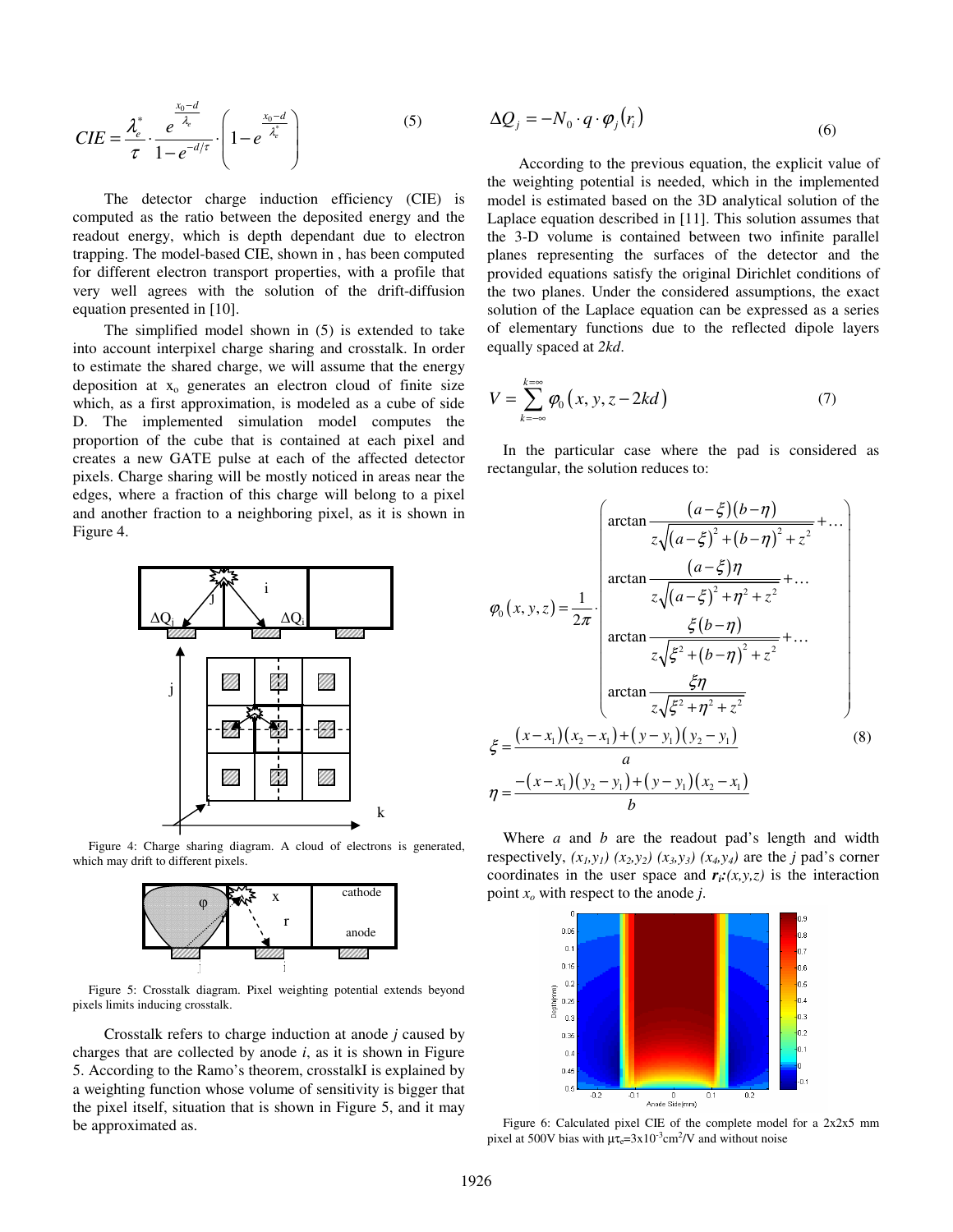shows the estimated CIE when all the effects are included, which approximates very closely the numerical computations reported in [6].

## III. GATE EXTENSIONS

GATE v2.2.0 has been extended to include the models previously presented. The original source code is extremely well structured and documented making it feasible to introduce custom modifications.

In particular, the *GatePulse* class has been extended to track energies at the anode and cathode. Additionally, a new digitizer module called *CZTEnergy* has been created in order to estimate the induced charges, which are modelled as an exponential function that combines the weighting function  $\varphi_0$ with charge losses due to recombination as described in (5). Another module, called *CZTQsharing* has been implemented to model the collection of the electrons by different detector pixels.

Finally different modules, including *GateReadout* and *GateBlurring,* have been modified in order to account for the fact that two energies, anode and cathode, are being readout.



Figure 7: GATE's digitizer setup after extension for CZT modelling.

Simulations were run with for a gamma source consisting on a  $2x5$  cm plastic cylinder filled with  $57C_0$ . A pixellated 5x10x10 mm CZT detector with 2x2 mm anode readout pads has been simulated



Figure 8: Simulated detected energy at the anode versus depth of interaction for a  $57C$ o source (left) and the resulting energy profile (right).

The simulated profile of the energy at the anode exhibits the characteristic tail on the low energy side of the spectrum, which is due to the abrupt fall of the induced charge for interactions close to the anode, as shown in Figure 7. Figure 8 presents the same data as seen by the cathode, where the weighting function can be considered as linear. Both plots match very well with the experimental data reported in [12]. Additionally the demonstration of the simulated cathode energy versus the anode energy, shown in Figure 9, matches the experimental biparametric data presented in [10].



Figure 9: Simulated detected energy at the cathode versus depth of interaction for a <sup>57</sup>Co source (left) and the resulting energy profile (right)



Figure 10: Cathode energy versus anode energy.

 As previously stated the detector under consideration is intended for multimodality imaging. In the case of PET, the excellent spectrometric characteristics of pixellated CZT are somewhat limited by the long charge collection time of the material, which translate into a dependence of the timing signal with the depth of interaction. As a first approach, the timing resolution has been set to 15 ns FWHM to account for the drift time between the interaction point and the collecting anode of the 5 mm thick CZT slab, based on the experimental results reported in [13-15]..



Figure 11: Energy spectra and timestamp difference distribution for 511 keV coincident events .

 Simulations were also run for a positron source consisting on a 2x5 cm plastic cylinder filled with  $^{18}$ F with the same 5x10x10 detector hereinbefore described. Figure 11 shows the estimated energy spectra and timing resolution at 511 keV obtained after the simulations.

#### IV. CONCLUSIONS AND ONGOING WORK

The GATE platform has been extensively validated against experimental data from numerous commercial scanners and has consolidated a design tool for the evaluation of new ideas and designs. However, existing systems focus primarily on scintillator-based detectors while semiconductor detectors, which are currently an interesting field of research for